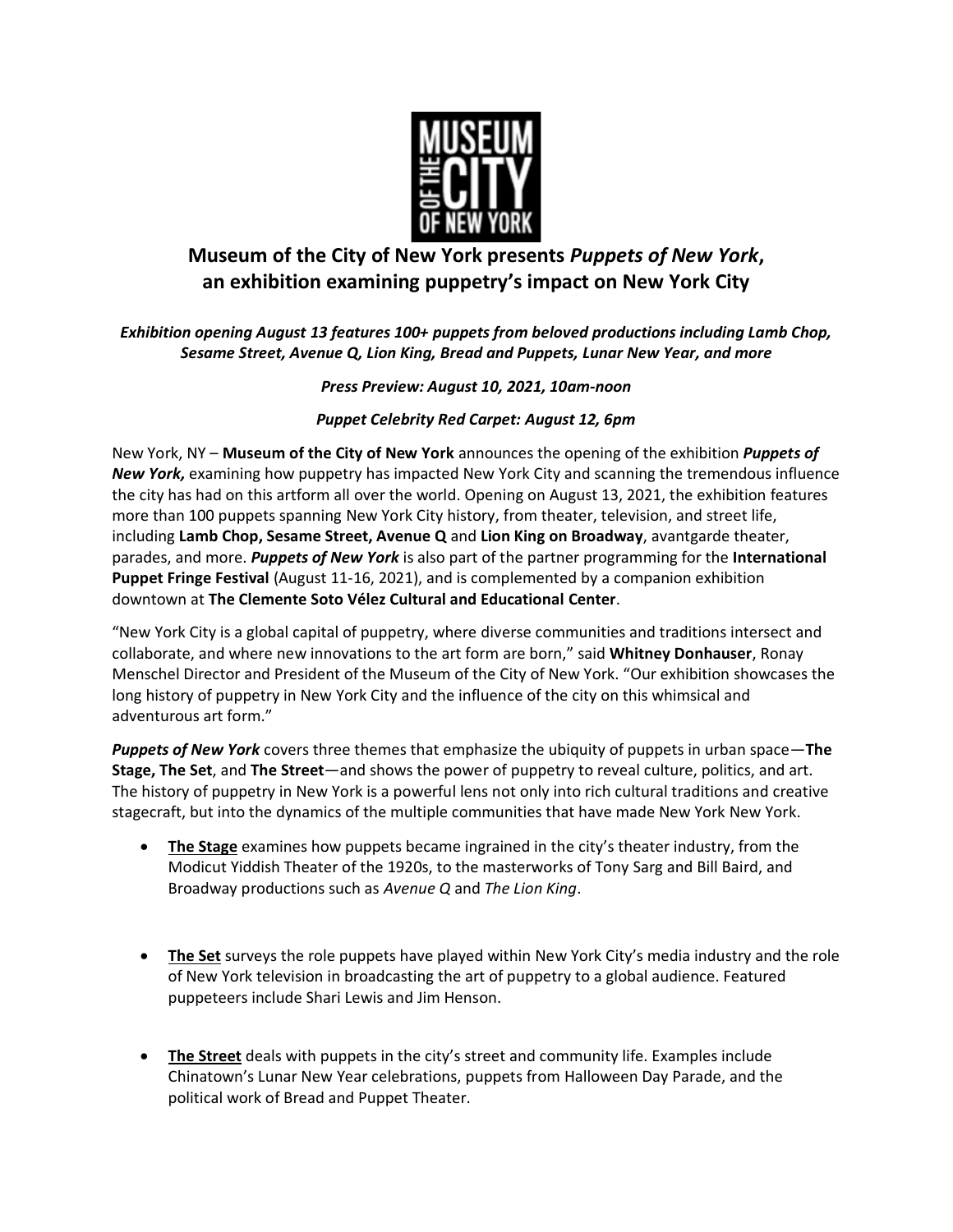"Puppets are not just child's play. They often reflect the cultural changes, diverse communities, and political events that impact urban life," said **Monxo López**, the exhibition's curator and a Mellon Postdoctoral Fellow at the Museum. "Immigrants from around the globe turned New York into a mosaic of puppetry traditions that both mirror their places of origin and blend with one another."

#### **Highlighted puppets on display include:**

- Lamb Chop puppet, shown for the first time ever in a museum
- Duke Ellington puppet
- Howdy Doody
- Lion King on Broadway
- Being John Malkovich
- Albert Einstein puppet
- Oscar the Grouch
- *Avenue Q* puppets

### **RELATED PROGRAMS AND EVENTS**

An exciting roster of puppet shows, performances, film screenings, and programs will accompany the exhibition. The Museum will also offer hands-on activities for children, teachers, and families bringing New York's dynamic puppetry traditions to life.

#### **[Opening Celebration](https://www.mcny.org/event/opening-celebration-puppets-new-york)**

Thursday, August 12, 2021, 6:00pm Free! Registration required Live puppet performances as part of The International Puppet Fringe Festival NYC. Puppet Celebrity Red Carpet - hosted by Mallory Lewis & Lamb Chop Los Grises/The Gray Ones by Teatro SEA

### **[Behind-the-Scenes at the Museum: Puppets and Activism in New York City](https://www.mcny.org/event/behind-scenes-museum-puppets-and-activism-new-york-city)**

Virtual via Zoom; Wednesday, August 18, 2021, 10:00am Free! Pre-registration required. Recommended for ages 7 and up.

Get creative and make your own puppet out of recycled materials as you discover how puppets have been used by activist movements in NYC. Participants in this virtual intergenerational program will enjoy a behind-the-scenes experience with the Museum's curators Monxo López and Sarah Seidman, who will share examples from the Puppets of New York and Activist New York exhibitions. This intergenerational program welcomes families to participate together.

### *[Puppets of New York](https://www.mcny.org/puppets-new-york-performance-series)* **Performance Series**

The Museum will host a special series of live, outdoor performances featuring local puppeteers, educators, and performance groups. All of the performances and workshops will be held in-person on the Museum's beautiful, outdoor terrace. Families can enjoy the performances and then visit the *Puppets of New York* exhibition to explore the extraordinary creative and diverse stories of puppets in NYC. Family Programs are geared to families with children ages 7-12 years old and are intergenerational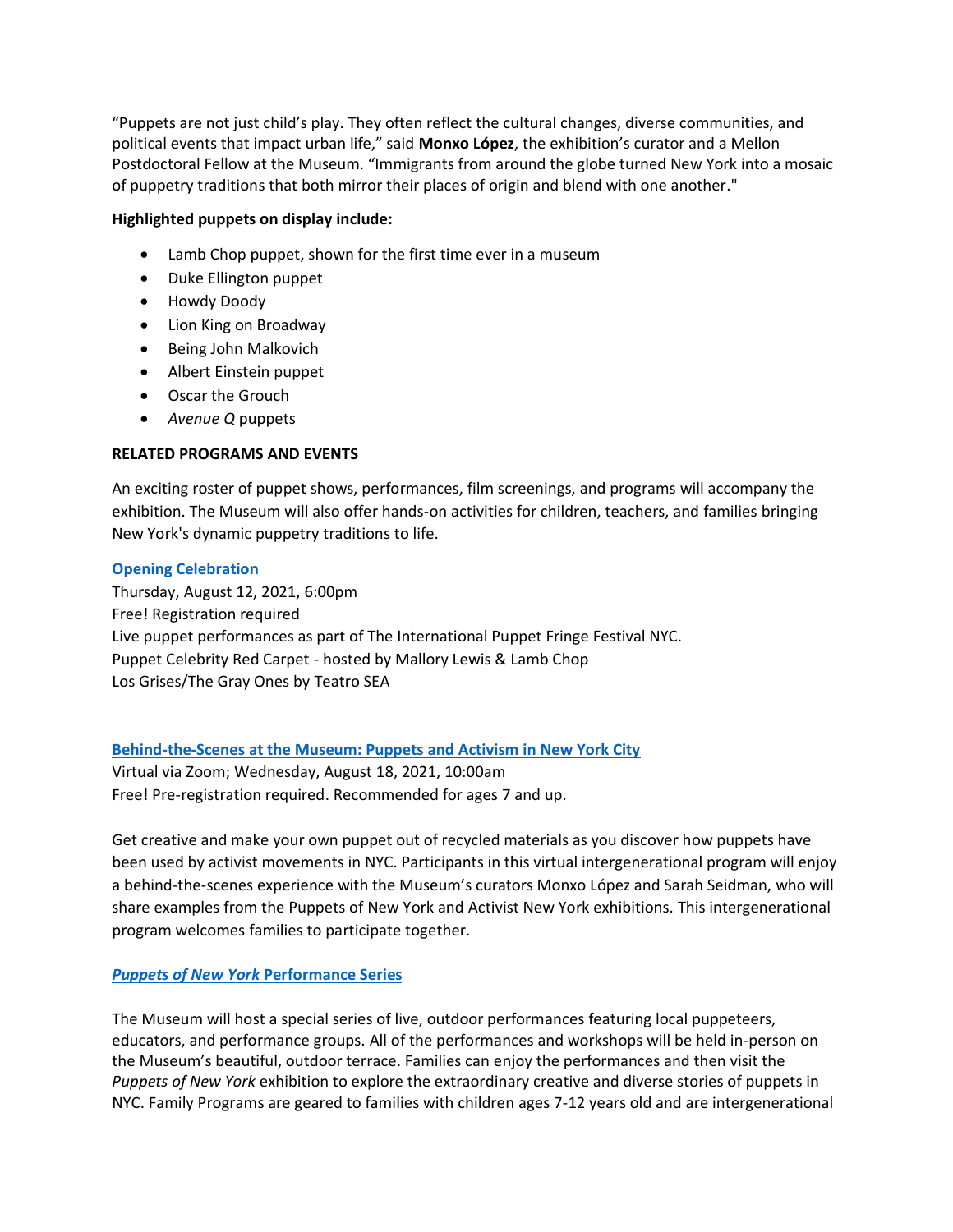for adults to attend with their children. Masks must be worn at all times by all participants older than 2 years old. Advanced registration required for socially distanced seating.

## **"Back to School" Puppet Workshop with NYC Kids Project Two performances: Thursday, September 9 at 10:30 am and 1:00 pm ET**

*(Rain Date: Sunday, September 12 at the same times) FREE. Registration Required. Venue: IN-PERSON event at the Museum of the City of New York*

Join this interactive, outdoor performance led by **NYC Kids Project** at the Museum of the City of New York to explore feelings about going back to school and reconnecting with classmates. NYC Kids Project will use large-scale puppet characters of all abilities, sign-language, and storytelling to teach inclusion and respect for all. Participants will get to know the characters through their storytelling and ask questions and interact with the puppets.

## **"HAO BANG-AH!" Hand Puppet Program with Chinese Theatre Works Two performances: Sunday, September 19 at 11 am and 1:30 pm ET**

*(Rain Date: Saturday, September 25 at the same times) FREE. Registration Required. Venue: IN-PERSON event at the Museum of the City of New York*

Experience the art of hand puppetry and live music in this special performance by **Chinese Theatre Works** at the Museum of the City of New York. For over a decade, CTW has been creating new productions in the style of traditional Budaixi, adapted for American audiences. Their series of original "Hao Bang-ah, Zodiac!" New Year performances are the fruit of this labor, featuring a cross-cultural take of this ancient tradition.

This performance is supported by a Presenter's Grant from The Jim Henson Foundation.

**"The Colors of Frida | Los colores de Frida" Performance for Families with Teatro SEA**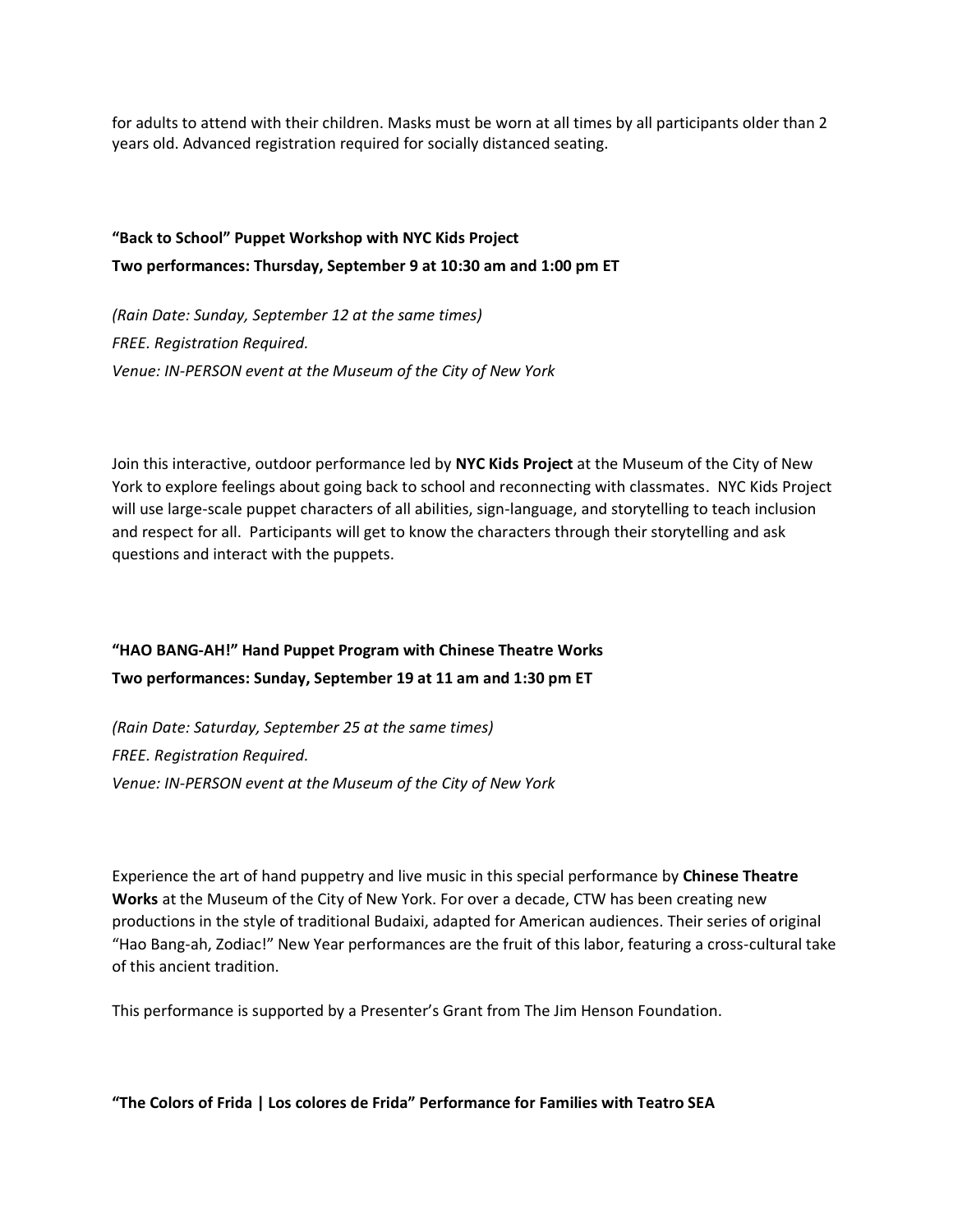#### **Two performances: Saturday, October 2 at 11 am and 1:30 pm ET**

*(Rain Date: Sunday, October 3 at the same times) FREE. Registration Required. Venue: IN-PERSON event at the Museum of the City of New York*

Experience this special bilingual performance about Frida Kahlo by Teatro SEA at the Museum of the City of New York. "The Colors of Frida | Los colores de Frida" is a bilingual, one-woman show about the great Mexican painter Frida Kahlo, which combines storytelling, music, visual arts, puppets and audience participation.

Recommended for Pre-K to 4th Grade.

This performance is supported by a Presenter's Grant from The Jim Henson Foundation.

## **"Native New Yorkers are still here!" with the Children's Cultural Center of Native America Two performances: Sunday, October 10 (times will be announced soon) ET**

*(Rain Date: Monday, October 11 at the same times) FREE. Registration Required. Venue: IN-PERSON event at the Museum of the City of New York*

Honor and celebrate Indigenous Peoples' Day at the Museum of the City of New York with the *Children's Cultural Center of Native America (CCCONA)* to learn about the contemporary and historical presence of Indigenous New Yorkers. The workshop will focus on the Lenape legacy of traditional storytelling and Lenape language using puppets. CCCONA will use storytelling bags and share "How it Came to Be" – creation accounts from Indigenous America.

#### **SUPPORT**

*Puppets of New York* is made possible in part by Mrs. William T. Comfort, Cheryl Henson, Caroline A. Wamsler and DeWayne Phillips, the Lemberg Foundation, Inc., and Eve Klein and Robert O. Owens.

This project is supported in part by the National Endowment for the Arts.